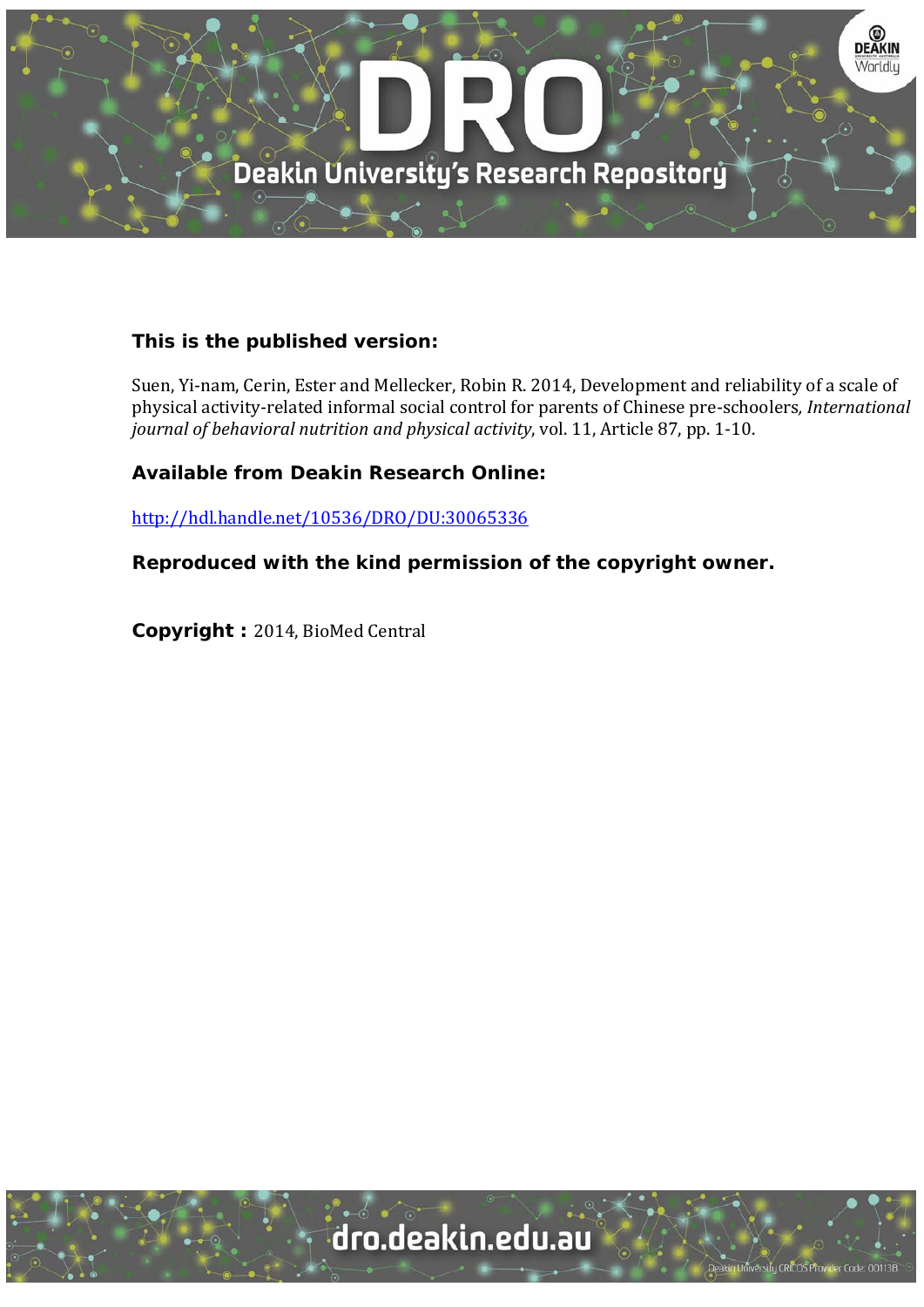

# **METHODOLOGY CONSUMING ACCESS**



# Development and reliability of a scale of physical-activity related informal social control for parents of Chinese pre-schoolers

Yi-nam Suen<sup>1</sup>, Ester Cerin<sup>1,2\*</sup> and Robin R Mellecker<sup>1</sup>

# Abstract

Background: Parents' perceived informal social control, defined as the informal ways residents intervene to create a safe and orderly neighbourhood environment, may influence young children's physical activity (PA) in the neighbourhood. This study aimed to develop and test the reliability of a scale of PA-related informal social control relevant to Chinese parents/caregivers of pre-schoolers (children aged 3 to 5 years) living in Hong Kong.

Methods: Nominal Group Technique (NGT), a structured, multi-step brainstorming technique, was conducted with two groups of caregivers (mainly parents;  $n = 11$ ) of Hong Kong pre-schoolers in June 2011. Items collected in the NGT sessions and those generated by a panel of experts were used to compile a list of items ( $n = 22$ ) for a preliminary version of a questionnaire of informal social control. The newly-developed scale was tested with 20 Chinese-speaking parents/caregivers using cognitive interviews (August 2011). The modified scale, including all 22 original items of which a few were slightly reworded, was subsequently administered on two occasions, a week apart, to 61 Chinese parents/ caregivers of Hong Kong pre-schoolers in early 2012. The test-retest reliability and internal consistency of the items and scale were examined using intraclass correlation coefficients (ICC), paired t-tests, relative percentages of shifts in responses to items, and Cronbach's α coefficient.

Results: Thirteen items generated by parents/caregivers and nine items generated by the panel of experts (total 22 items) were included in a first working version of the scale and classified into three subscales: "Personal involvement and general informal supervision", "Civic engagement for the creation of a better neighbourhood environment" and "Educating and assisting neighbourhood children". Twenty out of 22 items showed moderate to excellent test-test reliability (ICC range: 0.40-0.81). All three subscales of informal social control showed acceptable levels of internal consistency (Cronbach's α >0.70).

Conclusions: A reliable scale examining PA-related informal social control relevant to Chinese parents/caregivers of pre-schoolers living in Hong Kong was developed. Further studies should examine the factorial validity of the scale, its associations with Chinese children's PA and its appropriateness for other populations of parents of young children.

Keywords: Nominal group technique, Health, Physical activity, Parental questionnaire, Reliability

# Background

Engagement in physical activity (PA) can benefit children in terms of strengthening their cardiovascular system, enhancing motor and emotional development, and regulating body composition [\[1-4](#page-9-0)]. In 2009, the National Association for Sport and Physical Education (NASPE) in

\* Correspondence: [ecerin@hku.hk](mailto:ecerin@hku.hk) <sup>1</sup>

the US proposed PA guidelines for pre-schoolers stating that they should engage in at least 60 minutes of structured and at least 60 minutes of unstructured PA per day, and should not be sedentary for more than 60 minutes at a time except when sleeping [\[5](#page-9-0)]. Despite these recommendations and the above-mentioned health benefits associated with an active lifestyle, the World Health Organization (WHO) revealed that less than one-third of young people in the world were engaging in sufficient PA for their current and future health benefits [\[6](#page-9-0)]. Similar



© 2014 Suen et al.; licensee BioMed Central Ltd. This is an Open Access article distributed under the terms of the Creative Commons Attribution License [\(http://creativecommons.org/licenses/by/4.0\)](http://creativecommons.org/licenses/by/4.0), which permits unrestricted use, distribution, and reproduction in any medium, provided the original work is properly credited. The Creative Commons Public Domain Dedication waiver [\(http://creativecommons.org/publicdomain/zero/1.0/](http://creativecommons.org/publicdomain/zero/1.0/)) applies to the data made available in this article, unless otherwise stated.

 $1$ Institute of Human Performance, The University of Hong Kong, Pokfulam Road, Hong Kong, SAR, People's Republic of China <sup>2</sup>

<sup>&</sup>lt;sup>2</sup>Centre for Physical Activity and Nutrition Research, Deakin University, 221 Burwood Highway, Burwood, VIC 3125, Australia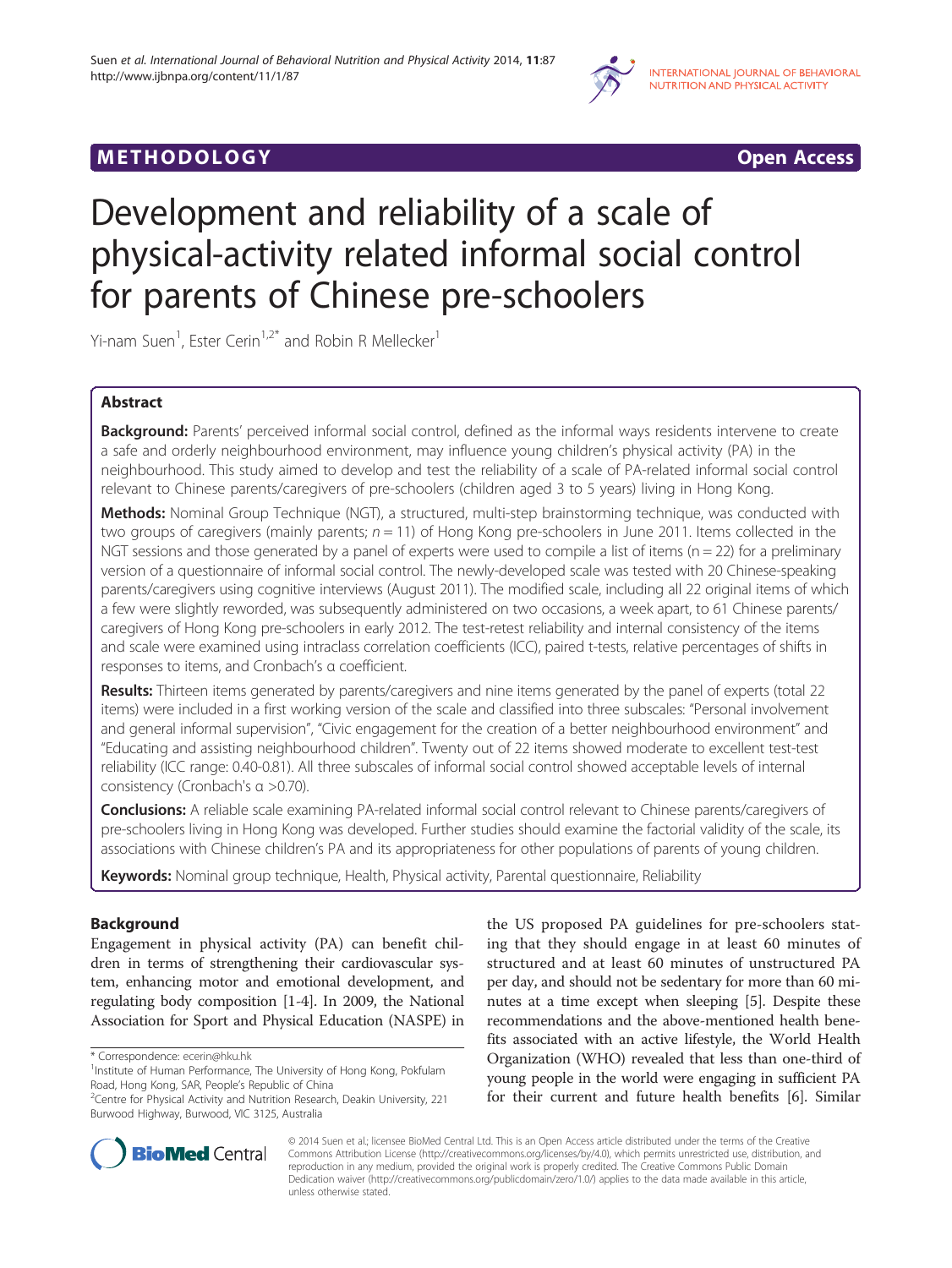findings were reported by Lam, Sit and Cerin [\[7\]](#page-9-0) following an investigation of activity patterns of Hong Kong primary school children.

According to a systematic review, 46% of studies reported that the majority of pre-schoolers did not meet the PA guidelines defined as accumulating at least 60 minutes of moderate-to-vigorous PA (MVPA) per day [\[8](#page-9-0)]. Using the same guidelines, a recent study in Belgium reported that 48% of 3–6 year olds achieved the recommended levels of PA. The situation in Hong Kong is even worse, with studies reporting that Hong Kong children are among the most inactive in the world [[9,10](#page-9-0)]. For example, Louie and colleagues [[11](#page-9-0)] reported that very few pre-schoolers engaged in vigorous PA during 25-minute activity periods in pre-school centres. A recent survey found that Hong Kong children attending pre-school centres accumulated only 45 and 28 minutes of PA when attending whole-day and half-day classes, respectively [\[12](#page-9-0)]. These findings indicate an urgent need to increase the prevalence of health-enhancing levels of PA in this population.

Determining the factors that promote PA habits adopted in early childhood is of paramount importance given that activity patterns established in this age group are predictive of those later in life[[13](#page-9-0)-[15](#page-9-0)]. There is empirical evidence that both the physical environment (e.g., availability of PA facilities, aesthetics, and neighbourhood safety) and the social environment (e.g., social support) are potential determinants of PA. Children's regular engagement in PA may be facilitated by the availability of places for PA in their neighbourhood. The provision of outdoor places for PA appears to be particularly important for young children, who tend to be more active outdoors than indoors [\[16](#page-9-0),[17\]](#page-9-0).

When parents choose a place for their young children to play, neighbourhood safety is a major concern. Parental fear of potential harm from strangers ('stranger danger'), unintentional injury, crime, and traffic hazards may impact on their willingness to allow their children to play outdoors [[18-20](#page-9-0)]. Of these parental concerns, there is evidence that perceived 'stranger danger' and risk of crime are particularly influential in determining parental choices [[18,19](#page-9-0)].

One of the factors that may influence actual and perceived levels of crime and 'stranger danger' is the ability of neighbourhoods to maintain effective social control, which is an aspect of collective efficacy [[21\]](#page-10-0). Collective efficacy is a form of social capital that includes the willingness of residents to intervene for the good of the community and the linkage of mutual trust within a community [\[21](#page-10-0)]. Informal social control refers to "the informal mechanism by which residents of a neighbourhood achieve public order", while the main objective is to construct "safe and orderly environments that are free of predatory crimes". Parents are likely to regulate the

amount of freedom they give their children to play in the local community according to their perception of the level of informal social control. For example, it was found that parents were more likely to allow their children to travel on their own in Jerusalem than in Detroit [\[22\]](#page-10-0). This difference was attributed to better perceived neighbourhood safety in Jerusalem [\[22\]](#page-10-0). In another study, children's MVPA was positively related to parents' perceived social interaction and cohesion in a particular neighbourhood [[23](#page-10-0)]. Parents' perceptions of informal social control were also found to be positively associated with more walking and cycling to school among children [\[22](#page-10-0)]. Although no studies have specifically looked at the impact of informal social control on PA-related practices of parents of preschoolers and on pre-schoolers' PA, it is plausible to assume that the positive effects of high informal social control seen in older children would also apply to pre-schoolers.

In order to study the potential effect of informal social control on PA-related parental practices and pre-schooler's PA, appropriate measures of informal social control are needed. Yet, measures of informal social control relevant to young children's engagement in PA do not exist [[22](#page-10-0)] most likely due to this topic being still understudied in this particular age group. Importantly, such measures need to be tailored to specific geographical locations and cultures, as informal methods of social control vary widely by culture and country [\[24\]](#page-10-0). Formative studies are needed to identify aspects of informal social control that are relevant to parents and their young children's PA within specific cultures. Thus, the aim of this study was to develop and assess the reliability of a preliminary version of a scale of informal social control, grounded on formative and qualitative research, appropriate for Chinese parents of pre-schoolers living in high-density urban areas and addressing issues associated with engagement in PA. Physical activity research on Chinese populations is locally and internationally important as China contributes 19% of the world population but the PA patterns and determinants of its urban population are poorly understood.

## Methods

The development of a preliminary version of the scale of PA-related informal social control for Chinese parents of pre-schoolers followed a three-stage process: a formative, qualitative stage involving the conduct of nominal group technique (NGT) sessions; a scale-development stage involving the compilation of items for the scale, cognitive interviews, and scale refinement; and a testretest reliability stage.

#### Formative qualitative stage **Participants**

In the first stage, a qualitative study was conducted with primary caregivers (an adult who takes primary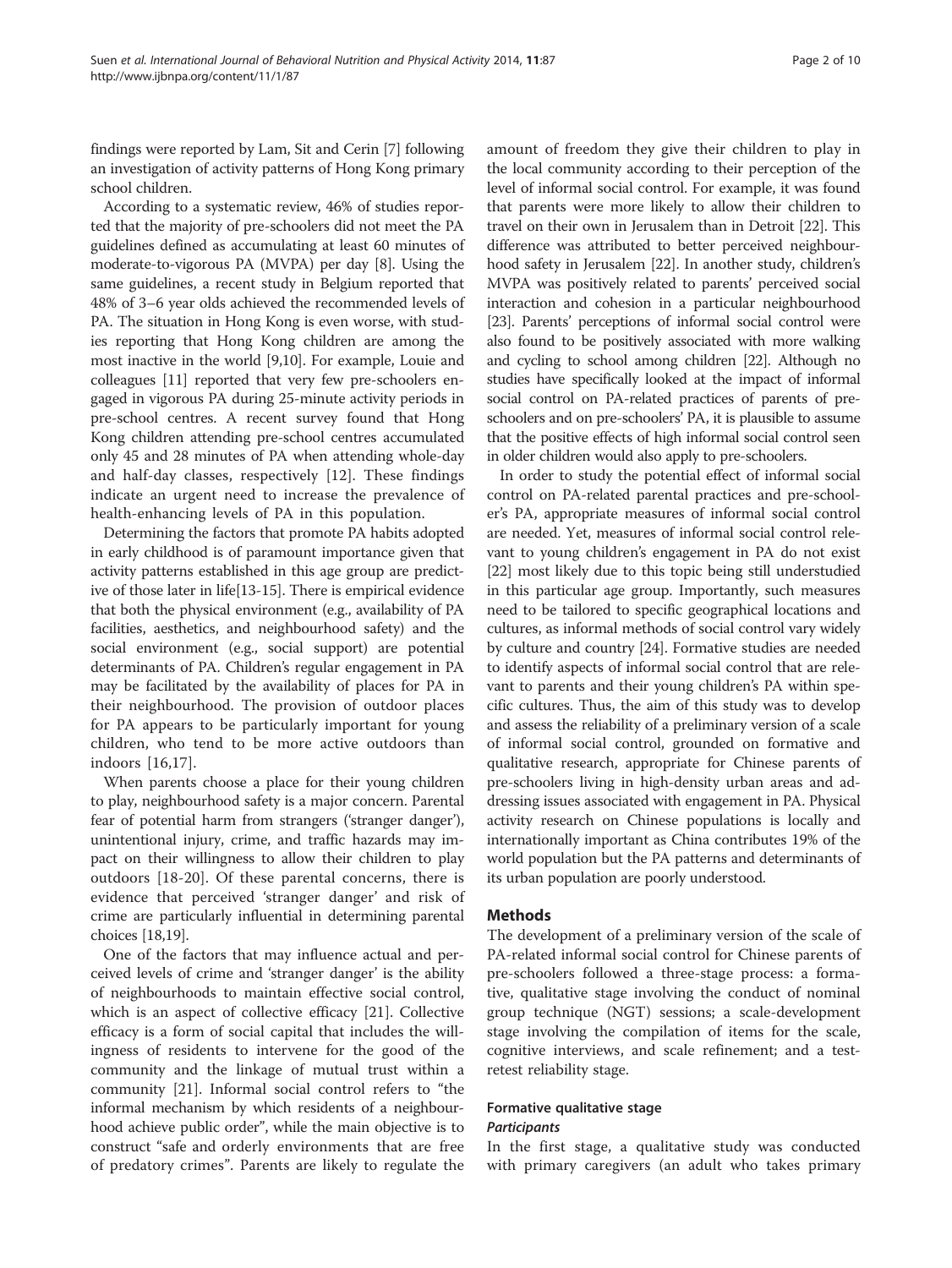<span id="page-3-0"></span>responsibility of the child – usually, a parent) of 3–5 year-old Hong Kong children to explore their opinions about how residents of their neighbourhood act to make their neighbourhood safe for young children to engage in PA. A convenience sample of participants was recruited from kindergartens, preschool playgroup centres, and Maternal and Child Health Centres (MCHC) of the Department of Health of Hong Kong in 2011. Participants were included if, in the pre-screening questionnaire they identified themselves as the primary caregiver of at least one 3–5 year-old Chinese-speaking child living in Hong Kong. Exclusionary criteria were parents/primary caregivers of children with a disease (e.g. physical disability, severe asthma or cardiovascular diseases) affecting their PA behaviour or cognitive functioning (e.g., Down's syndromes); and those who were unable to read and write in Chinese. Eligible participants provided informed written consent and were asked to complete a demographic survey prior to participating in the study. Eleven parents/primary caregivers participated in a structured group discussion in June 2011. The characteristics of the participants are reported in Table 1.

#### Procedure

The study was approved by the Ethics Committees of the University of Hong Kong and Department of Health and informed consents were obtained from the participants prior to data collection. For this study we used the Nominal Group Technique (NGT), a structured, brainstorming technique used to generate and prioritize responses from a group of participants to a question

|  |  | Table 1 Participants' characteristics |
|--|--|---------------------------------------|
|--|--|---------------------------------------|

|                               | <b>Study component</b>                   |                                      |                                                 |  |  |  |  |  |  |
|-------------------------------|------------------------------------------|--------------------------------------|-------------------------------------------------|--|--|--|--|--|--|
| <b>Characteristics</b>        | Nominal group<br>technique<br>$[n = 11]$ | Cognitive<br>interview<br>$[n = 20]$ | <b>Test-retest</b><br>reliability<br>$[n = 61]$ |  |  |  |  |  |  |
| Gender                        |                                          |                                      |                                                 |  |  |  |  |  |  |
| Male                          | 1                                        | 1                                    | 5                                               |  |  |  |  |  |  |
| Female                        | 10                                       | 19                                   | 56                                              |  |  |  |  |  |  |
| Child's gender                |                                          |                                      |                                                 |  |  |  |  |  |  |
| Male                          | 4                                        | 10                                   | 38                                              |  |  |  |  |  |  |
| Female                        | 7                                        | 10                                   | 23                                              |  |  |  |  |  |  |
| Area socio-economic<br>status |                                          |                                      |                                                 |  |  |  |  |  |  |
| Low-middle <sup>a</sup>       | 5                                        | 8                                    | 39                                              |  |  |  |  |  |  |
| Middle-highb                  | 6                                        | 12                                   | 22                                              |  |  |  |  |  |  |
| <b>Educational attainment</b> |                                          |                                      |                                                 |  |  |  |  |  |  |
| Primary school                | $\mathfrak{D}$                           | 1                                    | 2                                               |  |  |  |  |  |  |
| Secondary school              | 6                                        | 14                                   | 43                                              |  |  |  |  |  |  |
| Tertiary degree               | 3                                        | 5                                    | 16                                              |  |  |  |  |  |  |

<sup>a</sup>Average household monthly income: <HKD\$20,000; <sup>b</sup>Average household monthly income: >HKD\$20,000.

addressing a specific issue of interest [[25\]](#page-10-0). This type of approach has been used in previous scale-development studies involving parents of pre-schoolers [\[26](#page-10-0)]. Two NGT sessions, one with a sample of 5 participants living in low socio-economic status (SES) (<HK\$ 20,000 median monthly household income) and the other in a sample of 6 participants living in a high SES areas (≥HK\$ 20,000 median monthly household income), were conducted in MCHCs to identify primary caregivers perceptions of the actions residents would consider to make their neighbourhood safe for children to engage in PA. NGT groups were stratified by SES because there is evidence that informal social control varies by area-level disadvantage [\[27\]](#page-10-0). Opening statements (e.g., a definition of PA) and questions for the NGT sessions were developed and pre-piloted in a focus group and individual interviews on representatives of the target population to ensure that they could be easily understood by the participants. Two trained facilitators conducted both NGT sessions following strictly defined procedures detailed in a manual.

During the NGT sessions, the parents/caregivers were asked the following question "What sorts of things can people do to make their neighbourhood safe for young children to engage in physical activity?" Participants wrote their responses on a worksheet without discussing them with other participants. Then they were invited one by one in a sequence to nominate one of the responses (items) from their list. This procedure was repeated several times until all ideas were exhausted. Then, they ranked the three listed options that they perceived to be the most relevant. The facilitator collected and tabulated the scores for each item and presented the ranked responses to the group for final group review. The sessions lasted for 60–70 minutes. Responses that were consensually judged by three research team members to be identical or similar were subsequently combined.

## Scale development stage

## Participants and procedure

The statements collected during the NGT sessions were used to compile a list of items for a working version of a scale of PA-related informal social control relevant to Hong Kong pre-schoolers. The caregiver-generated items (see items denoted by a  $P$  in Table [2](#page-4-0)) were classified into themes based on the nature of their content by a panel of experts (including the first and second authors), consisting of two psychologists, a nurse, a paediatrician and two public health professionals. The same panel complemented the list of items generated by primary caregivers with additional items based on extant published studies [[21,22,24](#page-10-0),[28-30](#page-10-0)], unpublished studies known to the panel members (specifically, the Niños Activos study, [\[31\]](#page-10-0)) and expert knowledge (see items denoted by an  $E$  in Table [2](#page-4-0)). The working version of the scale consisted of 22 items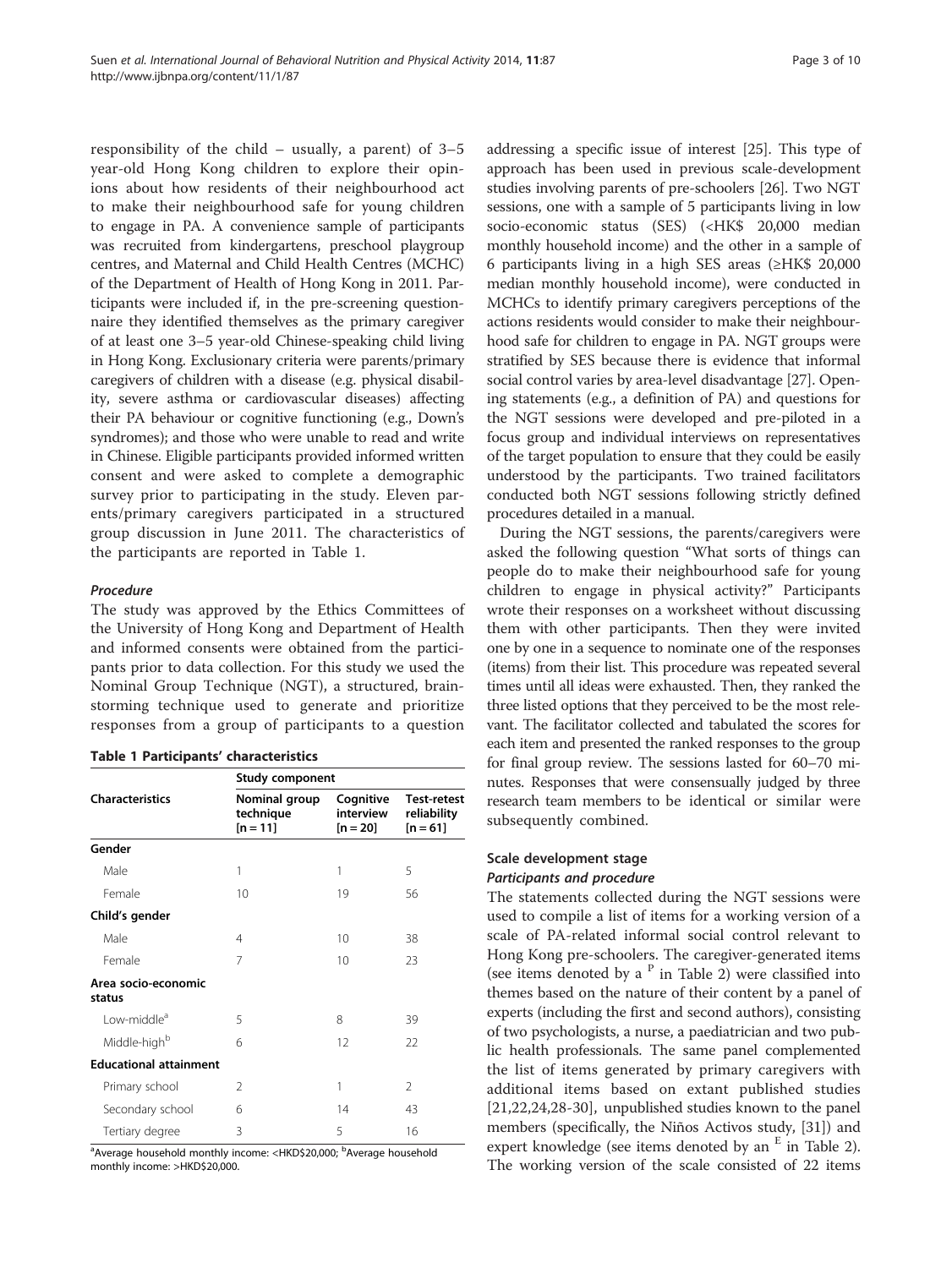|                                                       |                                                                                                                    |            | Cronbach's alpha    |          |                            | T1               | T <sub>2</sub>   |                      | Relative frequency (Percentage) of shifts in<br>responses to items |        |       |      |
|-------------------------------------------------------|--------------------------------------------------------------------------------------------------------------------|------------|---------------------|----------|----------------------------|------------------|------------------|----------------------|--------------------------------------------------------------------|--------|-------|------|
| Item                                                  | People in my neighbourhood                                                                                         | T1         | T <sub>2</sub>      | ICC      | 95% CI                     | Mean (SD)        | Mean (SD)        | t(60)                | O(%)                                                               | 1(%)   | 2(%)  | 3(%) |
| Personal involvement and general informal supervision |                                                                                                                    | 0.74       | 0.84                | 0.75     | $0.61 - 0.84$              | 2.77(0.54)       | 2.68(0.57)       | 1.59                 |                                                                    |        |       |      |
| $1^P$                                                 | supervise the neighbourhood children at all times.                                                                 |            |                     | 0.57     | $0.37 - 0.72$              | 3.18(0.96)       | 3.03(0.84)       | 1.38                 | 30(49)                                                             | 27(44) | 4(7)  | O(0) |
| $2^P$                                                 | take turns supervising the neighbourhood children.                                                                 |            |                     | 0.52     | $0.32 - 0.68$              | 3.46(0.89)       | 3.25(0.77)       | $2.09*$              | 35(57)                                                             | 21(34) | 5(8)  | O(0) |
| $5^{\sf E}$                                           | know and communicate with one another.                                                                             |            |                     | 0.54     | $0.33 - 0.70$              | 2.41(0.84)       | 2.41(0.76)       | 0.00                 | 37(61)                                                             | 20(33) | 4(7)  | O(0) |
| $6^P$                                                 | get involved with the neighbourhood children.                                                                      |            |                     | 0.66     | $0.50 - 0.78$              | 2.72(0.84)       | 2.66(0.87)       | 0.73                 | 34(56)                                                             | 26(43) | 1(2)  | O(0) |
| $7^E$                                                 | would call the police if something looked strange<br>in our neighbourhood.                                         |            |                     | 0.44     | $0.21 - 0.62$              | 2.10(0.63)       | 2.07(0.66)       | 0.38                 | 39(64)                                                             | 20(33) | 2(3)  | O(0) |
| environment                                           | Civic engagement for creation of better neighbourhood                                                              | 0.90       | 0.90                | 0.81     | $0.70 - 0.88$              | 2.71(0.67)       | 2.82(0.63)       | $-2.32*$             |                                                                    |        |       |      |
| $8^E$                                                 | post "children at play" warning signs when children<br>are out playing.                                            |            |                     | 0.63     | $0.45 - 0.76$              | 3.20(1.01)       | 3.16(0.82)       | 0.32                 | 32(53)                                                             | 26(43) | 3(5)  | O(0) |
| 10 <sup>E</sup>                                       | organize meetings with the police and other<br>organizations to promote safety.                                    |            |                     | 0.40     | $0.17 - 0.59$              | 2.85(0.73)       | 2.89(0.78)       | $-0.31$              | 36(59)                                                             | 21(34) | 4(7)  | O(0) |
| 15 <sup>P</sup>                                       | work with the city to ensure that parks are equipped<br>with good facilities for children to play.                 |            |                     | 0.63     | $0.44 - 0.76$              | 2.52(0.92)       | 2.74(0.85)       | $-2.20*$             | 27(44)                                                             | 33(54) | 1(2)  | O(0) |
| 16 <sup>P</sup>                                       | work with the city to ensure that parks are well<br>maintained and regularly cleaned for children to play.         |            |                     | 0.66     | $0.42 - 0.80$              | 2.43(0.90)       | 2.75(0.79)       | $-3.93**$            | 29(48)                                                             | 32(53) | O(0)  | O(0) |
| 17 <sup>E</sup>                                       | work with the city to get more police patrols in<br>our neighbourhood.                                             |            |                     | 0.78     | $0.66 - 0.86$              | 2.74(0.79)       | 2.84(0.76)       | $-1.52$              | 45(74)                                                             | 16(26) | O(0)  | O(0) |
| 18 <sup>E</sup>                                       | work with the city to improve street lighting in<br>our neighbourhood.                                             |            |                     | 0.40     | $0.17 - 0.59$              | 2.54(0.72)       | 2.69(0.77)       | $-1.42$              | 37(61)                                                             | 20(33) | 3(5)  | 1(2) |
| 19 <sup>E</sup>                                       | work with the city to reduce traffic speed limits in<br>our neighbourhood.                                         |            |                     | 0.69     | $0.53 - 0.80$              | 2.67(0.81)       | 2.69(0.81)       | $-0.20$              | 39(64)                                                             | 21(34) | 1(2)  | O(0) |
| Educating and assisting neighbourhood children        |                                                                                                                    | $0.79^{#}$ | $0.78$ <sup>#</sup> | $0.61$ # | $0.43 - 0.73$ <sup>#</sup> | $2.13(0.48)^{#}$ | $2.17(0.45)^{#}$ | $-0.25$ <sup>#</sup> |                                                                    |        |       |      |
| $3^P$                                                 | take children out of a conflict situation.                                                                         |            |                     | 0.41     | $0.19 - 0.60$              | 2.44(0.87)       | 2.30(0.72)       | 1.27                 | 33(54)                                                             | 22(36) | 5(8)  | 1(2) |
| $4^{P, D}$                                            | ensure children have their life-vest or buoy on before<br>playing in the water (sea/lake/ streams/ swimming pool). |            |                     | 0.35     | $0.10 - 0.54$              | 2.08(0.71)       | 2.31(0.79)       | $-2.23*$             | 37(61)                                                             | 18(30) | 6(10) | O(0) |
| $9^P$                                                 | will verbally correct a neighbourhood child when<br>his/her parent is not around.                                  |            |                     | 0.34     | $0.11 - 0.55$              | 2.38(0.71)       | 2.36(0.66)       | 0.16                 | 39(64)                                                             | 17(28) | 5(8)  | O(0) |
| $11^{E, D}$                                           | would help a neighbourhood child in need when<br>his/her parent is not around.                                     |            |                     | 0.14     | $-0.10 - 0.37$             | 2.07(0.57)       | 2.28(0.58)       | $-2.20*$             | 36(59)                                                             | 21(34) | 3(5)  | 1(2) |
| $12^E$                                                | make sure the neighbourhood children do not play<br>in dangerous areas.                                            |            |                     | 0.47     | $0.25 - 0.64$              | 2.02(0.67)       | 2.11(0.69)       | $-1.10$              | 34(56)                                                             | 26(43) | 1(2)  | O(0) |
| 13 <sup>P</sup>                                       | assist children when they climb on something.                                                                      |            |                     | 0.56     | $0.35 - 0.71$              | 2.26(0.75)       | 2.28(0.66)       | $-0.19$              | 37(61)                                                             | 23(38) | 1(2)  | O(0) |
| 14 <sup>P</sup>                                       | discourage children from playing in parks where<br>there are wanderers.                                            |            |                     | 0.42     | $0.19 - 0.61$              | 2.31(0.90)       | 2.21(0.73)       | 0.86                 | 30(49)                                                             | 27(44) | 3(5)  | 1(2) |

# <span id="page-4-0"></span>Table 2 Descriptive statistics and reliability of <sup>a</sup> scale of physical activity-related informal social control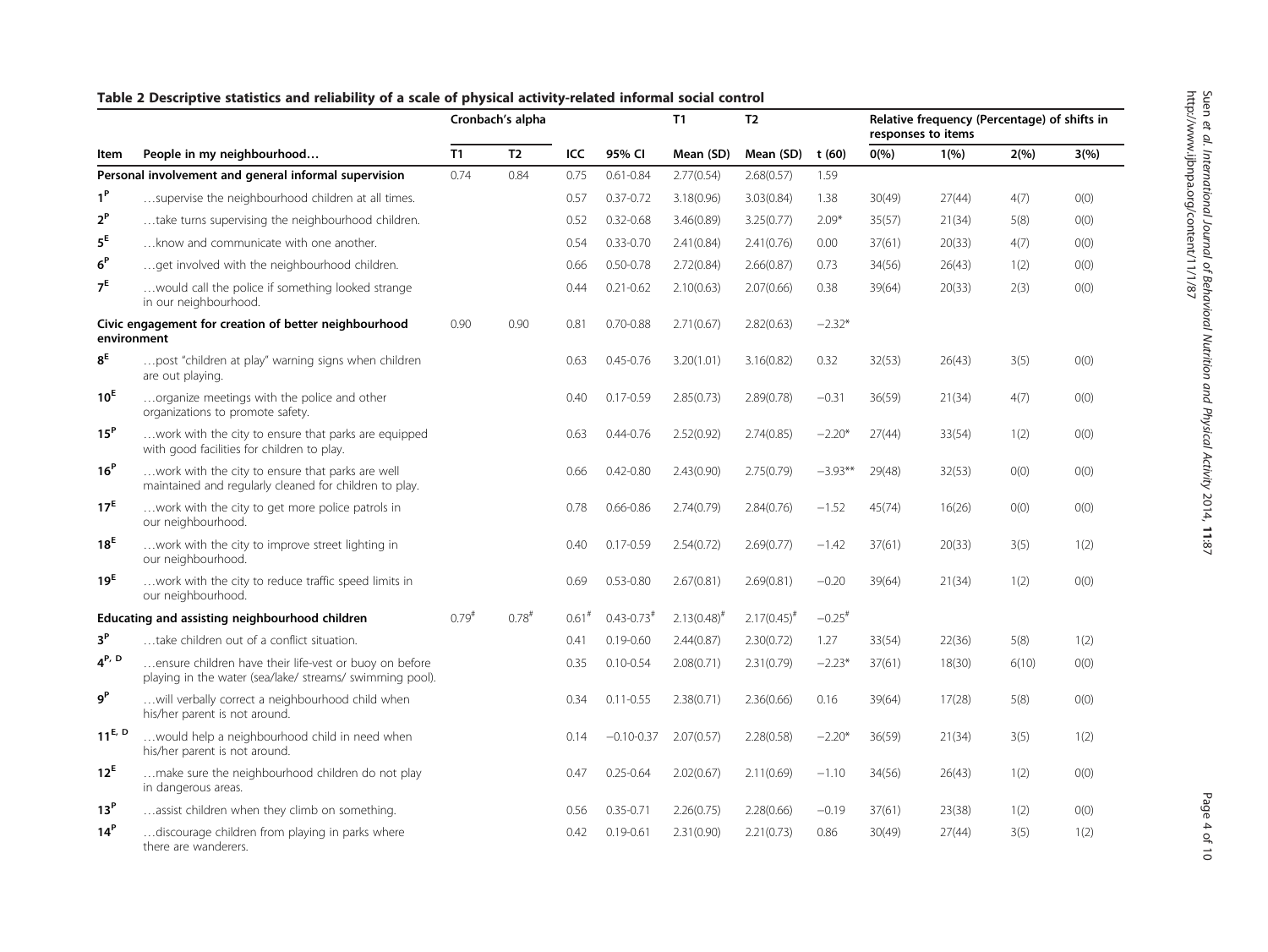Table 2 Descriptive statistics and reliability of <sup>a</sup> scale of physical activity-related informal social control (Continued)

| $20^P$          | advise children not to follow strangers.                                   | 0.55 | $0.31 - 0.71$        | 1.64(0.58) | 1.89(0.61) | $-3.58**$ | 43(71) | 17(28) | 1(2) | O(0) |
|-----------------|----------------------------------------------------------------------------|------|----------------------|------------|------------|-----------|--------|--------|------|------|
| 21 <sup>h</sup> | educate children how to use the facilities correctly<br>to avoid injuries. |      | $0.40$ $0.17 - 0.59$ | 2.02(0.62) | 2.07(0.60) | $-0.57$   | 37(61) | 23(38) | 1(2) | O(0) |
| $22^{\circ}$    | educate children how to play with other children<br>to avoid conflict.     | 0.40 | 0.17-0.59            | 2.00(0.66) | 2.13(0.56) | $-1.53$   | 33(54) | 28(46) | O(0) | O(0) |

Notes. T1 = first assessment; T2 = second assessment; ICC = two-way mixed effects intra-class correlation coefficients; t(60) = t-value (60 degrees of freedom); \*p < .01; \*\*p < .001; P = items generated in Nominal Group Technique sessions by parents/caregivers;  $E =$  items generated by panel of experts;  $D =$  items deleted due to their low ICC and negative impact on Cronbach's alpha (internal consistency of subscale);  $E =$  computed excluding two deleted items (denoted by  $P$ ) with low ICC and negatively affecting the internal consistency of the subscale.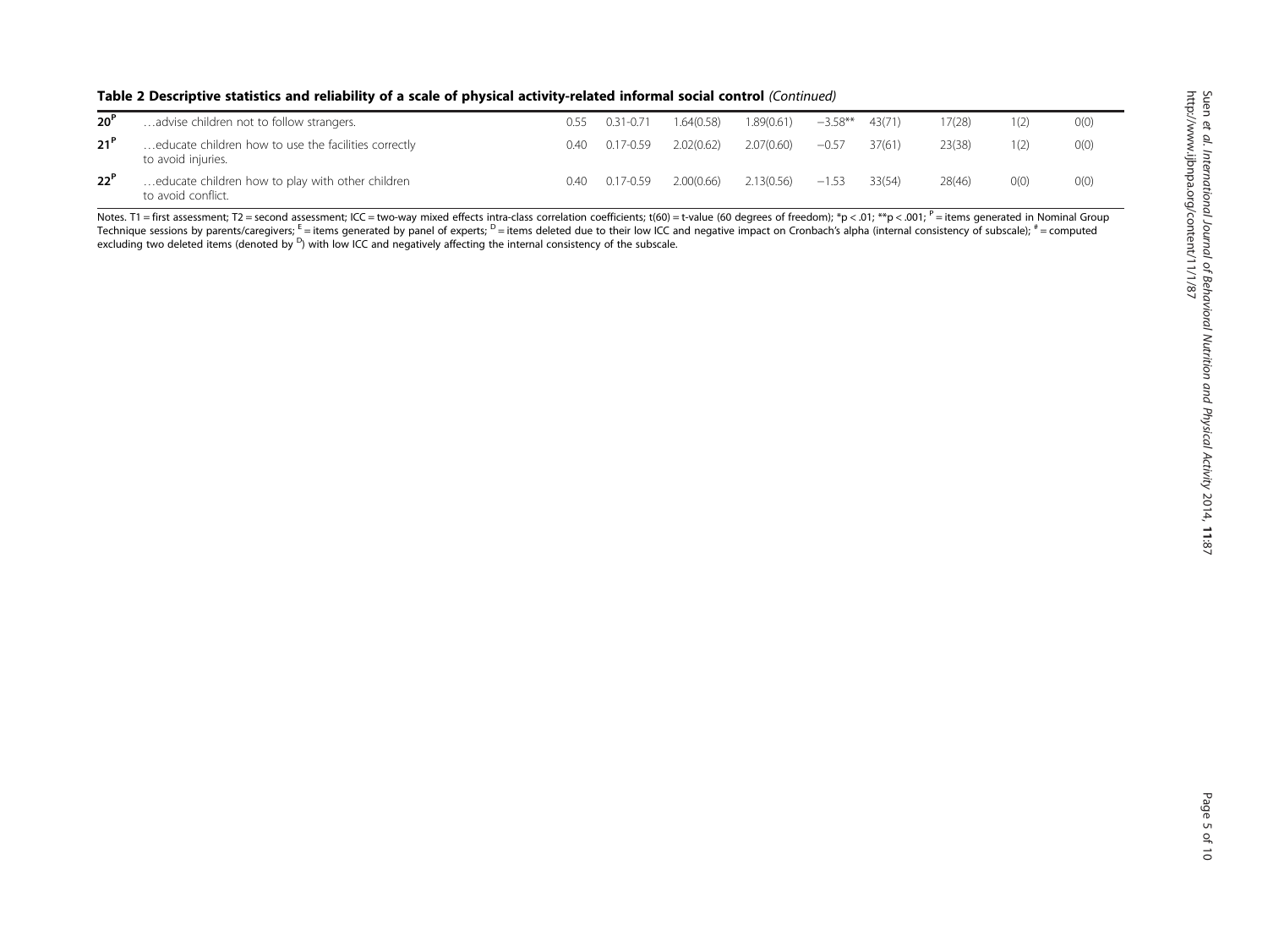classified into three categories: "Personal involvement and general informal supervision"; "Civic engagement for the creation of a better neighbourhood environment" and "Educating and assisting neighbourhood children" (Table [2](#page-4-0)). Each item was rated on a 5-point Likert scale ranging from strongly agree (1) to strongly disagree (5).

The working version of the scale of PA-related informal social control was tested via face-to-face cognitive interviews on a sample of Chinese-speaking 20 primary caregivers of Hong Kong pre-schoolers recruited from and interviewed at kindergartens and MCHCs of the Department of Health in August 2011. Moreover, participants in NGT sessions were contacted and invited to take part in this stage. As a result, six out of the 20 participants took part in both NGT sessions and cognitive interviews. Table [1](#page-3-0) shows the distribution of participants who took part in this component of the study by area SES, gender, child's gender and educational attainment. Eligibility criteria and recruitment procedures for this study component were identical to those of the NGT sessions.

Cognitive interviews are a method developed by Tourangeau [[32\]](#page-10-0) which consist of the following processes: (1) comprehension of the question; (2) retrieval of relevant information from memory; (3) decision-making; and, (4) responding. Cognitive interviews help the interviewer to understand what a respondent believes a question is asking, including the meaning of words and phrases (e.g., "What does the term 'neighbourhood' mean to you?"), how the respondent decides to give a specific answer, as well as whether the respondent can match her/his internally generated answers to the available response categories. The procedure for the cognitive interviews was standardized in the form of scripts that the interviewer had to follow. Interviews were audio-recorded and transcribed verbatim. The information gathered during the cognitive interviews was used to modify the wording of the items (when necessary) and create a final version to be used in the next stage of the scale development (shown in Table [2\)](#page-4-0). All items were retained in the final version of the scale after considering the results from the cognitive interviews, which led to slight rewording of a few items.

#### Test-retest reliability stage

A quantitative study was conducted to assess the testretest reliability of the items included in the newlydeveloped working version of the scale of PA-related informal social control. Sixty-one participants (none of whom had participated in the qualitative stage of the study) were recruited from kindergartens and MCHCs of the Department of Health in 2012. Participants were included if, in the pre-screening questionnaire, they identified themselves as the parent or primary caregiver

of at least one 3–5 year-old Chinese-speaking child living in Hong Kong. Exclusion and inclusion criteria were the same as those for the qualitative components of the study. Eligible participants provided informed written consent. They were asked to complete a demographic survey and the newly-developed self-administered paper-and-pen working version of the PA-related informal social control scale at their convenience, within 7 days of receipt of the survey (first assessment T1). The scale was administered again a week after the completion of the first survey (T2).

The test–retest reliabilities of the items and three a priori determined subscales of PA-related informal social control ("Personal involvement and general informal supervision"; "Civic engagement for the creation of a better neighbourhood environment" and "Educating and assisting neighbourhood children") were estimated using intraclass correlation coefficients (ICC) based on absolute agreement two-way mixed effects models. The internal consistencies of the three a priori subscales were estimated using Cronbach's α coefficient. ICCs ≥0.80 were considered excellent, values between 0.60 and 0.79 were considered substantial, values between 0.40 and 0.59 moderate, and ICCs <0.40 were considered poor [\[33](#page-10-0)]. To establish whether there was a significant change on average scores on the items and subscales from T1 to T2, paired t-tests were performed. The relative percentages of shifts in responses to items were also computed to gain more detailed insight into the test-retest reliability of the individual items. Data were analysed using the SPSS statistical software package version 20.0.0.

## Results

Thirteen items generated during the NGT sessions and nine items generated by the panel of experts were included in a first working version of the scale of PA-related informal social control (Table [2](#page-4-0)). Five items were classified under the common theme of 'Personal involvement and general informal supervision", seven items under "Civic engagement for the creation of a better neighbourhood environment" and 10 items were classified into the theme "Educating and assisting neighbourhood children".

The test-retest reliability of items representing "Personal involvement and general informal supervision" was moderate to substantial (ICCs:  $0.44 - 0.66$ ), with only one item showing a statistically significant but small change in average rating across the two assessments. Also, more than 90% of participants provided answers at T2 that did not differ or differed by only one unit from their responses at T1. The average composite score on the subscale "Personal involvement and general informal supervision" did not significantly change across time and showed substantial test-retest reliability and acceptable levels of internal consistency at both time points (Cronbach's  $\alpha$  >0.70).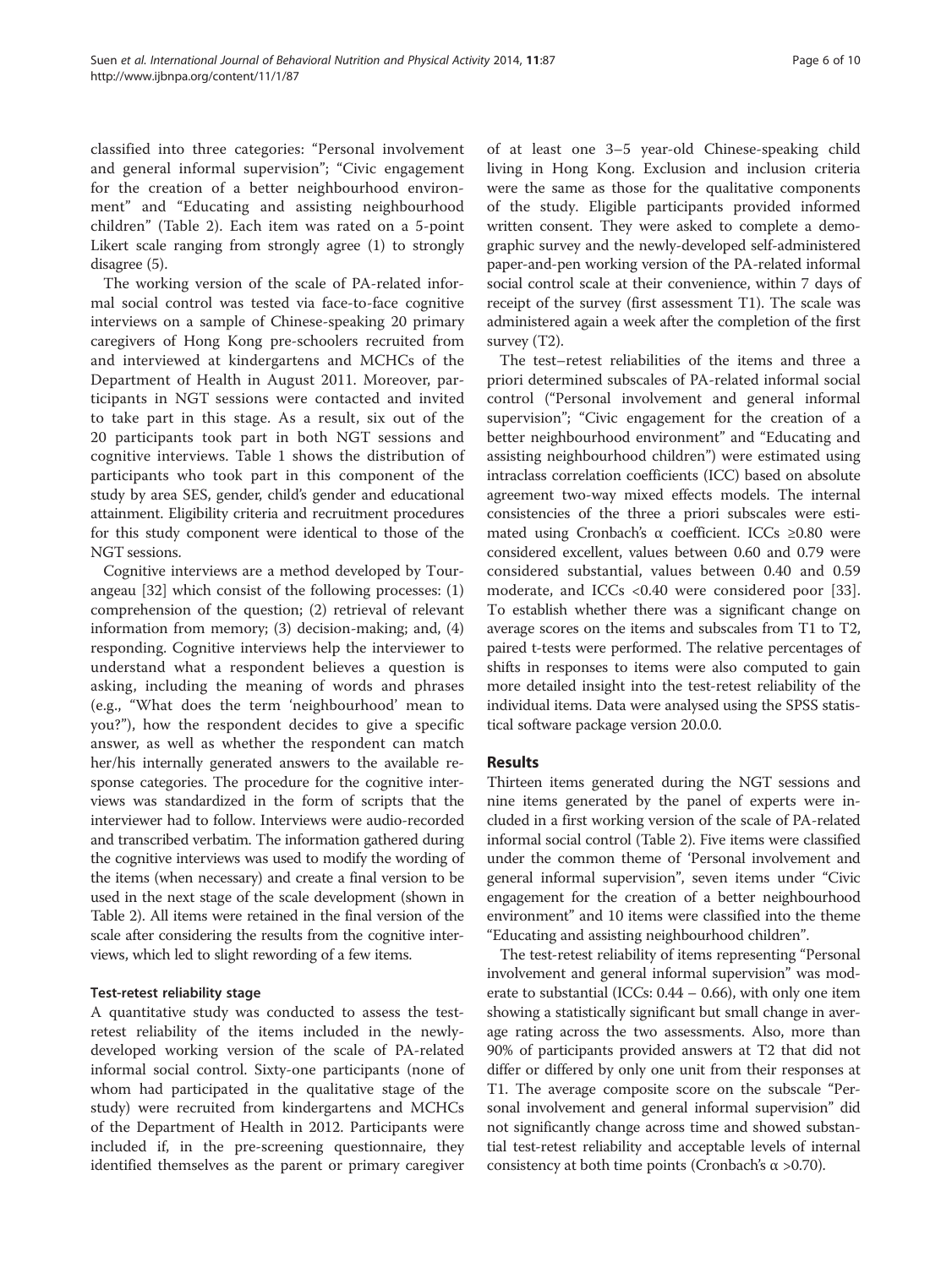The test-retest reliability of items gauging "Civic engagement for the creation of a better neighbourhood environment" was also moderate to substantial (ICCs: 0.40 – 0.78). The average score on two items significantly increased across time, as did the total composite score, but only slightly (Table [2](#page-4-0)). Most participants did not change their responses or changed them by one unit across time. The test-retest reliability of this subscale was excellent, as was its internal consistency.

Two of the 10 items falling under the category of 'Educating and assisting neighbourhood children' had poor test-retest reliability (ICC < 0.40) and showed significant changes in scores across time (items 4 and 11). These items also impacted negatively on the internal consistency of the subscale. Hence, they were left out from the composite score of "Educating and assisting neighbourhood children". With the exception of the item "People in my neighbourhood will verbally correct a neighbourhood child when his/her parent is not around", all other items had moderate test-retest reliability (ICCs: 0.40 – 0.56). All items (except the two excluded) positively contributed to the internal consistency of this subscale. Of the retained items, only one showed significant changes in average scores from T1 to T2. The test-retest reliability of this subscale was substantial and internal consistency acceptable at both time points.

Participants tended to report higher levels of agreement to the aspect of "Educating and assisting neighbourhood children" than the other two aspects of informal social control (Table [2](#page-4-0); note that lower scores indicate higher levels of perceived social informal control). They agreed the most with the statements "make sure the neighbourhood children do not play in dangerous areas", "advice children not to follow strangers", "educate children how to use facilities correctly to avoid injuries" and "educate children how to play with other children to avoid conflict". Participants disagreed the most with the statements "take turns supervising the neighbourhood children" and "supervise the neighbourhood children at all times" classified under "Personal involvement and informal supervision", and with the statement "post 'children at play' warning signs when children are out playing" classified under "Civic engagement for the creation of a better neighbourhood environment".

## **Discussion**

The purpose of this study was to develop and assess the reliability of a preliminary version of a scale of PA-related informal social control relevant to Chinese parents/caregivers of pre-schoolers living in Hong Kong, a highdensity urban area in China. To the authors' knowledge, this is the first study to develop a reliable scale of informal social control specifically relevant to engagement in PA and children of pre-school age. A recent study conducted

in a Latino sample developed a scale of informal social control for parents of Latino pre-schoolers which, however, was not specifically focused on aspects of informal social control perceived to affect children's PA [[34](#page-10-0)].

The development of the scale was based on qualitative investigations of parental/caregivers' and experts' perceptions of things that residents could do to create safe neighbourhood environments where young children could engage in PA. Most items generated and deemed important by parents/caregivers pertained to things that residents would do to educate and assist neighbourhood young children in developing behaviours that promote personal safety. Although parents enlisted personal involvement, supervision, and civic engagement as relevant aspects of PA-related informal social control, they were not seen to be as important and prevalent as educating and assisting children. All final subscales of informal social control showed acceptable levels of internal consistency.

While previous studies have found that effective informal social control increases the likelihood of parents giving their children more freedom to play in the local community [\[22\]](#page-10-0), no published studies have, to our knowledge, explored parental views about aspects of neighbours' behaviour that would enhance their perceptions of neighbourhood safety in relation to young children's engagement in PA. Our findings were consistent with extant studies on social determinants of children's PA in that parents expressed their concern about potential unintentional injuries and threat from strangers [[19](#page-9-0)[,35](#page-10-0)]. The relevance of risk of unintentional injuries [[19](#page-9-0)] was highlighted by parents stating that it was important to 'assist children when they climb on something', 'educate children how to use facilities correctly to avoid injuries' and 'educate children how to play with other children to avoid conflicts'. Parental concerns about the harm that strangers could cause to their children while they engage in PA in their neighbourhood [\[19](#page-9-0)[,35\]](#page-10-0) emerged from their statements that it was important for neighbours to 'discourage children from playing in parks where there are wanderers' and 'advise children not to follow strangers'.

Interestingly, parents participating in the NGT sessions, however, did not generate items describing neighbours' activities that would specifically address crime and traffic hazard concerns. Such items were introduced by a panel of experts based on prior research acknowledging the importance of crime and traffic safety for engagement in PA [\[18,](#page-9-0)[36](#page-10-0)], and of civic engagement and supervision as ways for residents to collectively address such problems [[21](#page-10-0)]. Yet, in the quantitative component of this study, participants tended to agree rather than disagree that neighbours would engage in activities that address crime (i.e., would call the police if something looked strange in the neighbourhood; organize meetings with the police and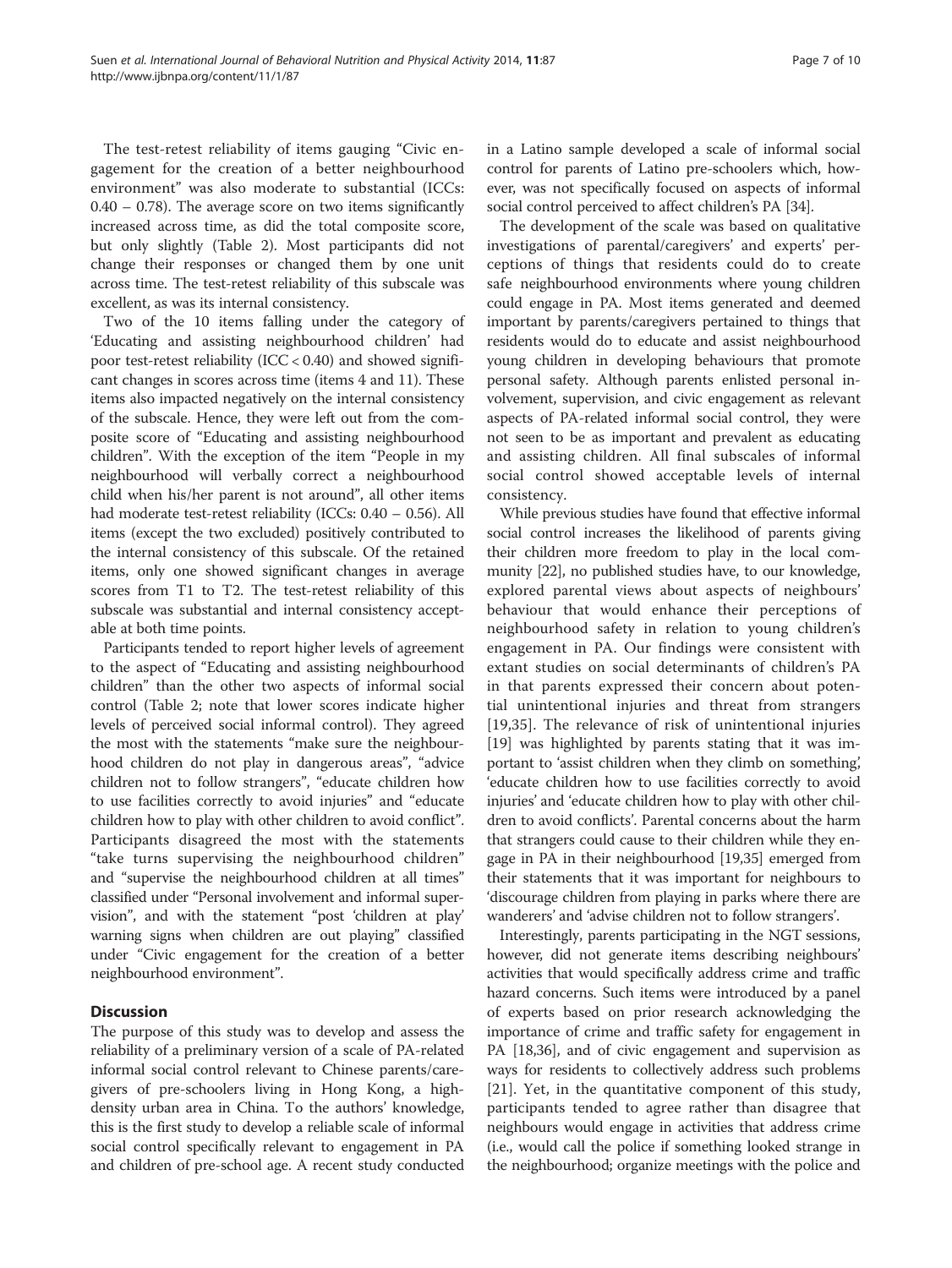other organizations to promote safety; and work with the city to get more police patrols in the neighbourhood) and traffic hazard concerns (i.e., work with the city to reduce traffic speed limits in our neighbourhood). This indicates that although crime and traffic safety may not be perceived as major safety issues, Hong Kong parents of preschool children, in general, maintain that residents of their neighbourhood would attempt to actively address these problems if needed. The fact that Hong Kong is one of the safest cities in the world with respect to violent crime [[37](#page-10-0)] and traffic fatalities [\[38\]](#page-10-0) may explain parents' tendency to consider threats other than crime and traffic as more important to children's safety.

As noted earlier, eight out of the 13 items generated during the NGT sessions were categorized as practices related to "Educating and assisting neighbourhood children". This suggests that Chinese parents of preschoolers in Hong Kong maintain that neighbours may substantially contribute to creating safe neighbourhood environments for children by educating them about how to behave properly in the community and by assisting them in learning skills that will enhance the level of personal safety. This finding is in line with the content of extant general, non-PA specific child-centred measures of informal social support that consider assisting children in need and stopping acts of misbehaviour as essential components of the construct of informal social support [\[30](#page-10-0),[39\]](#page-10-0).

Another set of findings congruent with previous research regards neighbours' practices related to personal involvement and general informal supervision of the neighbourhood which were brought up by parents in the qualitative component of the study (i.e., "supervise the neighbourhood children at all times", "take turns supervising the neighbourhood children" and "know and communicate with one another"). Specifically, previous studies have shown that such behaviours contribute to more positive parental perceptions of environmental safety and, thus, influence parental choices of places where children engage in PA [[40,41\]](#page-10-0).

It is noteworthy that, in the qualitative part of this study, parents spontaneously generated only a couple of items describing neighbours' practices related to civic engagement. These items were less frequently endorsed by parents than items gauging educating and assisting neighbourhood children in developing skills and behaviours contributing to personal safety. This indicates that Hong Kong Chinese adults may, in general, seldom participate in endeavours aimed at neighbourhood-level policy changes, although this type of collective behaviour has been shown to contribute to better community cohesion and interpersonal connections in Western populations [[42](#page-10-0)].

The greater emphasis on enhancing neighbourhood safety by shaping the behaviour of young children rather than trying to change the neighbourhood environment through civic engagement observed in this sample may be attributable to the endorsement of a Confucian traditional philosophy typical of Chinese societies [\[43\]](#page-10-0). An important principle of the political teachings of Confucius is that harmony is achieved if all members of a society loyally perform their role as prescribed in a given hierarchy [[43](#page-10-0)]. Confucianism cherishes obedience and adaptation to one's role in a hierarchy rather than actions aimed to change policies and structures mandated by rulers at the higher levels of the hierarchy. Although Chinese societies have made considerable progress towards democracy and greater civic participation, traditional Confucians values remain to a certain extent embedded in approach to life and choices of action [[44,45](#page-10-0)].

We have developed a preliminary version of a scale of PA-related informal social control appropriate for Chinese parents/caregivers of Hong Kong pre-schoolers. This scale may be also appropriate for use in other urban, developed areas of mainland China and other countries with a high proportion of Chinese residents such as Taiwan, where Confucianism has been found to influence beliefs that shape behaviour patterns and community structure to a greater extent than Buddhism and Taoism[\[46\]](#page-10-0).

#### Strengths and limitations

One of the main strengths of our study pertains to the use of qualitative methods to inform the content of a culturally-sensitive scale of informal social control appropriate for Hong Kong parents of pre-school-aged children and focused on children's PA. Unlike other qualitative methods (e.g., focus groups), the use of the NGT methodology in the qualitative stage of the study provided an opportunity to all participants to make an equal contribution to the content of the scale [\[47\]](#page-10-0). The use of cognitive interviews to pilot test the newly-developed scale ensured that the items generated were clear and comprehensive. The fact that we recruited participants balanced by child gender and SES ensured that we developed a scale reflecting a wide range of opinions about aspects of PA-related child-centred informal social control in urban Chinese communities.

This study has also several limitations. Our sample consisted primarily of mothers of Hong Kong pre-school children. Given that a recent study on Hong Kong children has shown that informal childcare was linked to higher levels of young children's obesity [\[48\]](#page-10-0), it would be interesting to examine what other family and household members think about the ways in which neighbourhoods can be made safe for children to play. Another limitation of this study pertains to the fact that it focused on the test-retest reliability and internal consistency of the scale only. Future studies, in larger samples, will need to examine the factorial validity of the scale, i.e., whether the a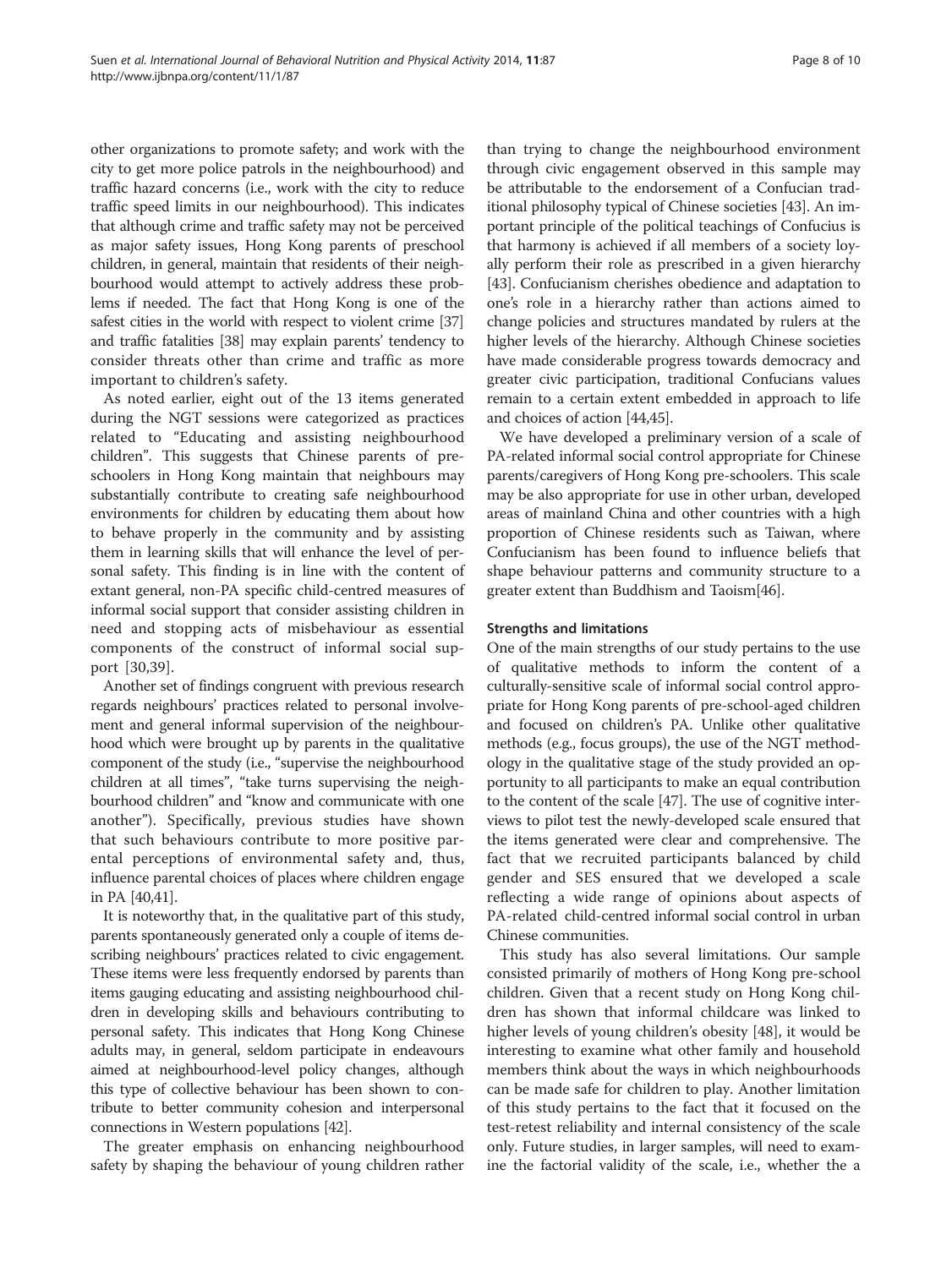<span id="page-9-0"></span>priori determined groupings of items hypothesised to represent three latent constructs are a sufficiently accurate representation of the empirical patterns of inter-item correlations. The factorial structure of the scale would then also need to be cross-validated with another sample from a different geographical location in China to examine the generalizability of the scale to populations outside Hong Kong. Finally, future work will need to examine the construct validity of the scale in terms of its associations with pre-schoolers' PA, parental concerns about children's safety and parental practices related to pre-schoolers' PA.

#### Conclusion

We developed a preliminary version of a scale gauging aspects of neighbourhood PA-related informal social control relevant to Chinese parents/caregivers of pre-schoolers living in Hong Kong, consisting of three subscales assessing "Educating and assisting neighbourhood children", "Civic engagement for creation of better neighbourhood environment" and "Personal involvement and general informal supervision". This study suggests that the scale has good test-retest reliability and internal consistency and, thus, can be used to investigate the potential impact of the social neighbourhood environment on Hong Kong pre-schoolers' PA. This is an issue that remains understudied in Hong Kong as well as other geographical locations. Given that high levels of child-centred informal social control have been associated with lower risk of paediatric overweight/obesity [\[49,50\]](#page-10-0) and higher levels of PA in children and adolescents [[50](#page-10-0)], research into how this construct relates to pre-schoolers' PA is long overdue. We hope that our newly-developed scale will stimulate research on this topic. Yet, before this can happen, further scale validation work needs to be done. Future studies will need to examine further and in greater detail the metric characteristics of the scale. Specifically, these studies will need to establish the factorial validity of the scale and cross-validate it in other samples of parents. Future studies should also assess the associations of informal social control with children's PA and other theoreticallyrelated constructs (e.g., parental practices related to preschoolers' PA, perceived neighbourhood crime and traffic safety).

#### Competing interest

The authors declare that they have no competing interests.

#### Authors' contributions

YS assisted with data collection, questionnaire development and translation and drafted the manuscript. EC conceived and designed the study, contributed to the questionnaire development, analysed and interpreted the data, drafted and critically revised the manuscript. RM interpreted the data and critically revised the manuscript. All authors approved the final version of the manuscript.

#### Acknowledgements

We thank all primary caregivers for their participation. We also thank the staff of all kindergartens, pre-school playgroup centres, and Maternal and Child Health Centres (MCHC) of the Department of Health of Hong Kong for their coordination and cooperation which made it possible to successfully complete this project. This study was supported by grant # 201001159011 – Seed Funding Programme for Basic Research (The University of Hong Kong) awarded to Ester Cerin.

#### Received: 19 February 2014 Accepted: 27 June 2014 Published: 18 July 2014

#### References

- 1. Trost SG, Sirard JR, Dowda M, Pfeiffer KA, Pate RR: Physical activity in overweight and nonoverweight preschool children. Int J Obes Relat Metab Disord 2003, 27:834–839.
- 2. Janz KF, Burns TL, Torner JC, Levy SM, Paulos R, Willing MC, Warren JJ: Physical activity and bone measures in young children: the Iowa bone development study. Pediatrics 2001, 107:1387–1393.
- 3. Fisher A, Reilly JJ, Kelly LA, Montgomery C, Williamson A, Paton JY, Grant S: Fundamental movement skills and habitual physical activity in young children. Med Sci Sports Exerc 2005, 37:684–688.
- Saakslahti A, Numminen P, Varstala V, Helenius H, Tammi A, Viikari J, Valimaki I: Physical activity as a preventive measure for coronary heart disease risk factors in early childhood. Scand J Med Sci Sports 2004, 14:143–149.
- 5. National Association for Sport Physical Education: Active start: a statement of physical activity guidelines for children from birth to age 5. 2nd edition. Sewickley, PA: American Alliance for Health, Physical Education, Recreation, and Dance; 2009.
- 6. World Health Organization: Physical activity and young people; [http://whglibdoc.who.int/publications/2010/9789241599979\\_eng.pdf.](http://whglibdoc.who.int/publications/2010/9789241599979_eng.pdf)
- 7. Lam JW, Sit CH, Cerin E: Physical activity and sedentary behaviours in Hong Kong primary school children: prevalence and gender differences. Prev Med 2010, 51:96–97.
- 8. Tucker P: The physical activity levels of preschool-aged children: a systematic review. Early Child Res Q 2008, 23:547-558.
- 9. Adab P, Macfarlane DJ: Exercise and health–-new imperatives for public health policy in Hong Kong. Hong Kong Med J 1998, 4:389-394.
- 10. Macfarlane DJ: Some disturbing trends in the level of habitual physical activity in Hong Kong primary school children: perliminary findings. HKJ Sp Med Sp Sci 1997, 5:42–46.
- 11. Louie L, Chan L: The use of pedometry to evaluate the physical activity levels among preschool children in Hong Kong. Early Child Dev Care 2003, 173:97–107.
- 12. Department of Health, HKSAR: Study on diet and physical activity arrangement in Hong Kong pre-primary institutions: a questionnaire survey. Hong Kong SAR: Department of Health; 2009.
- 13. Malina RM: Physical activity and fitness: pathways from childhood to adulthood. Am J Hum Biol 2001, 13:162–172.
- 14. Janz KF, Dawson JD, Mahoney LT: Tracking physical fitness and physical activity from childhood to adolescence: the muscatine study. Med Sci Sports Exerc 2000, 32:1250-1257.
- 15. Jackson DM, Reilly JJ, Kelly LA, Montgomery C, Grant S, Paton JY: Objectively measured physical activity in a representative sample of 3- to 4-year-old children. Obes Res 2003, 11:420–425.
- 16. Sallis JF, Nader PR, Broyles SL, Berry CC, Elder JP, McKenzie TL, Nelson JA: Correlates of physical activity at home in Mexican-American and Anglo-American preschool children. Health Psychol 1993, 12:390–398.
- 17. Pate RR, Baranowski T, Dowda M, Trost SG: Tracking of physical activity in young children. Med Sci Sports Exerc 1996, 28:92–96.
- 18. Burdette HL, Whitaker RC: Neighborhood playgrounds, fast food restaurants, and crime: relationships to overweight in low-income preschool children. Prev Med 2004, 38:57–63.
- 19. Carver A, Timperio A, Crawford D: Playing it safe: the influence of neighbourhood safety on children's physical activity. A review Health Place 2008, 14:217–227.
- 20. Veitch J, Bagley S, Ball K, Salmon J: Where do children usually play? a qualitative study of parents' perceptions of influences on children's active free-play. Health Place 2006, 12:383–393.